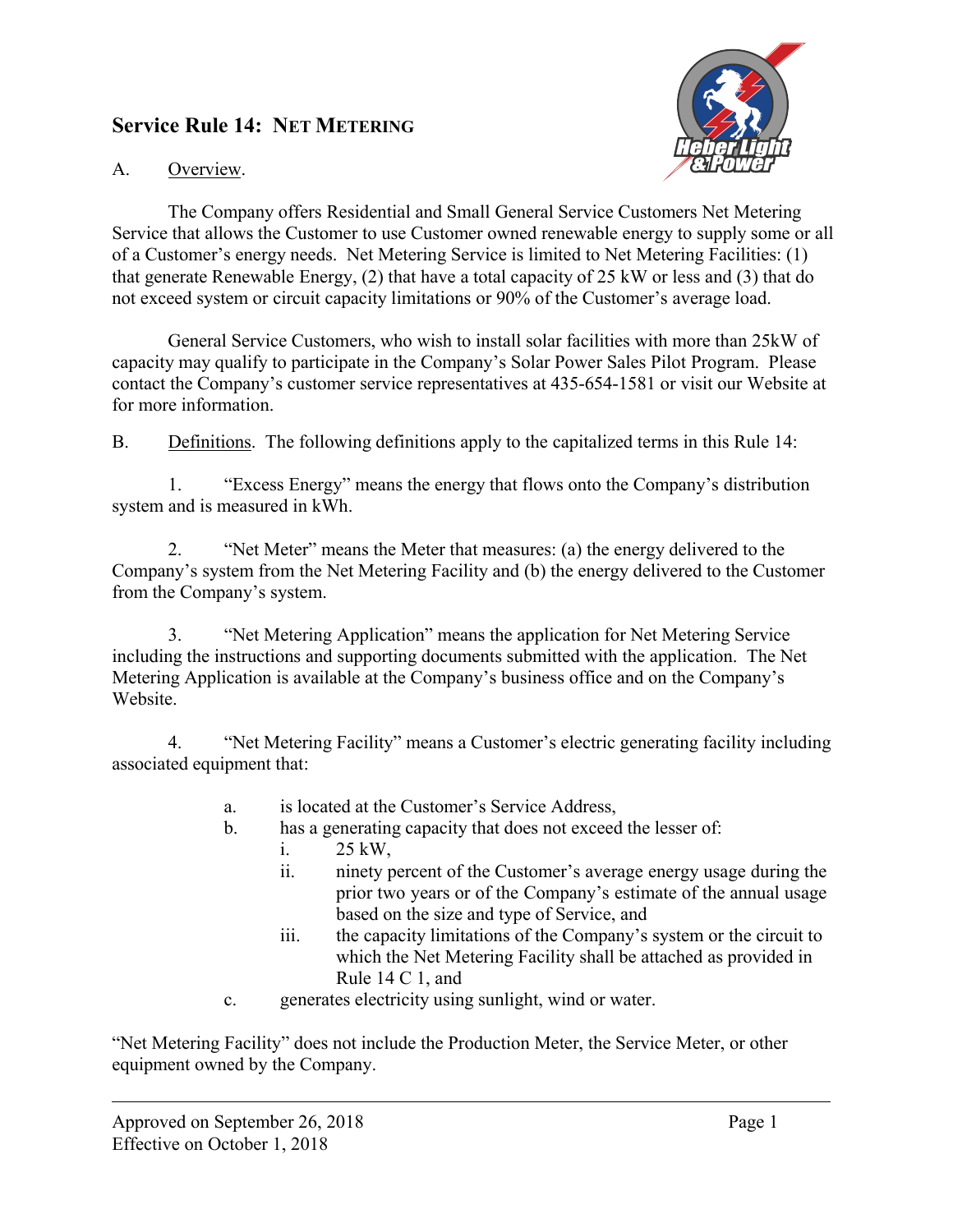5. "Net Metering Service" means the Service provided under this Rule 14.

6. "Net Metering Service Address" means the address of the location at which the Company provides the Customer Electric Service and the Net Metering Facility is located.

7. "Net Metering Standards" means: (a) all applicable laws, rules, regulations, ordinances, codes, orders or permits of any governmental authority, including zoning, construction, environmental and worker safety laws; (b) the National Electric Code, the National Electrical Safety Code, the standards of the Institute of Electrical and Electronic Engineers and standards of Underwriters Laboratories; (c) equipment manufacturer's directions for the safe and effective installation, operation and maintenance of the Net Metering Facility or for testing the Net Metering Facility; (d) the approved Net Metering Application, including design criteria and specifications for the Net Metering Facility; (e) prudent utility practice, and (f) the requirements of this Rule 14.

8. "Production Meter" means the Meter that measures the energy produced by the Net Metering Facility.

9. "Renewable Energy" means electricity produced by Renewable Generation.

10. "Renewable Generation" means a Net Metering Facility that generates electricity using sunlight, wind or water as the primary source of energy.

11. "Residential Customer" means a Customer receiving Residential Electric Service.

12. "Small General Service Customer" means a Customer that is not a Residential Customer and receives Service and has a demand of less than or equal to 30 kW.

C. General Provisions

1. Allowable Level of Renewable Generation. The Company shall not approve a Net Metering Facility if:

the nameplate capacity of the Renewable Generation including the Net Metering Facility on the circuit exceeds 15% of the circuit's peak demand or

b. the nameplate capacity of the Renewable Generation including the Net Metering Facility on the Company's system as a whole exceeds 15% of the Company's peak demand.

If these limits would prevent approval of the Net Metering Facility, the Customer may, at the Customer's expense, have a circuit study prepared by the Company's electrical engineer and implement the study's recommendations to insure that the Facility does not interfere with the safe and efficient operation of the Company's system.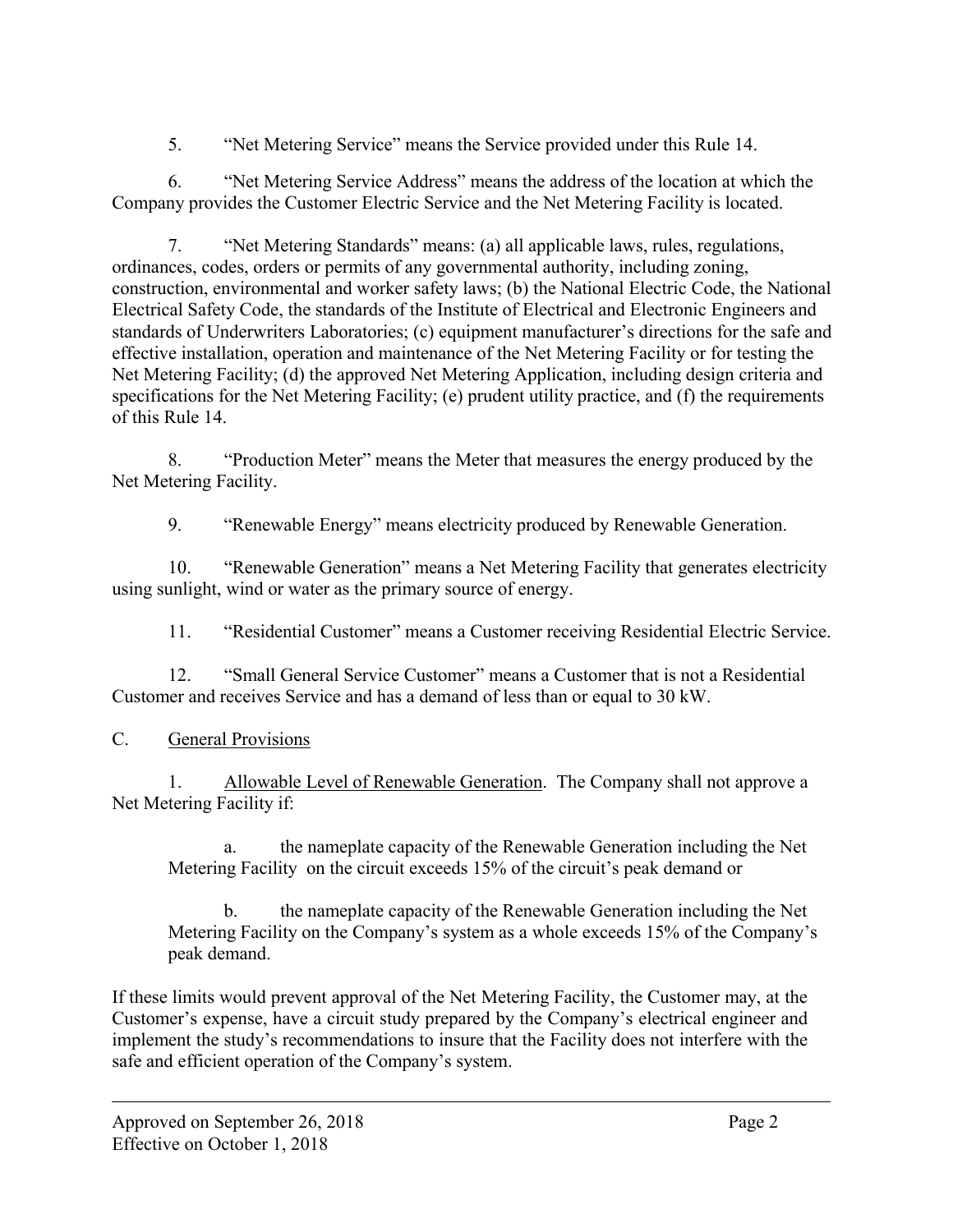These capacity limitations may be modified based on the Company's annual assessment of the impact of Renewable Energy on individual circuits and on the distribution system as a whole.

2. Interference with Operation of Company System. The Company shall not approve a Net Metering Facility, if the Net Metering Facility could interfere with the safe and reliable operation of the Company's system.

3. Licensed Installer. The installer of the Net Metering Facility: (a) shall have a current business license; (b) shall complete the Company's Net Metering Contractor Class, during the year immediately prior to the installation of the Net Metering Facility, (c) shall have, at a minimum, S201 Residential Electrical Contractor License and a S202 Solar Photovoltaic Contractor License, and (d) shall, upon request, provide the Company with proof of compliance with Utah's insurance and bonding requirements.

4. Fees. Customers requesting Net Metering Service shall pay:

a. a Net Metering Application Fee which covers the Company's administrative cost, the Production Meter and the Meter's installation; and

b. the cost, if any, of modifying the Company's system to accommodate the Net Metering Facility.

## *In addition, the Customer may be required to pay an Impact Fee and a Meter Fee if the Net Metering Facility is connected to a new Service Connection or increases the capacity of an existing Service Connection.*

All fees must be paid before the Company will inspect the completed installation or will interconnect the Net Metering Facility to the Company's system.

5. Renewable Energy Credits. In the event that the Company becomes subject to federal or state mandated renewable energy requirements, the Company will claim all renewable energy credits associated with production from the Net Metering Facility.

D. Net Metering Application and Approval.

1. The Customer may apply for Net Metering Service by: (a) submitting a completed Net Metering Application and paying the Net Metering Application Fee and (b) completing the Customer Net Metering Orientation Program. A completed Net Metering Application shall include all information requested in the Net Metering Application and its instructions including the design of the Net Metering Facility.

2. Upon receipt of the completed Net Metering Application, the Company shall: (a) approve the Net Metering Application with any conditions or (b) deny the Net Metering Application with the reasons for the denial. The conditions to approval may include modifications to the Company's system, the cost of which the Customer will pay, in advance.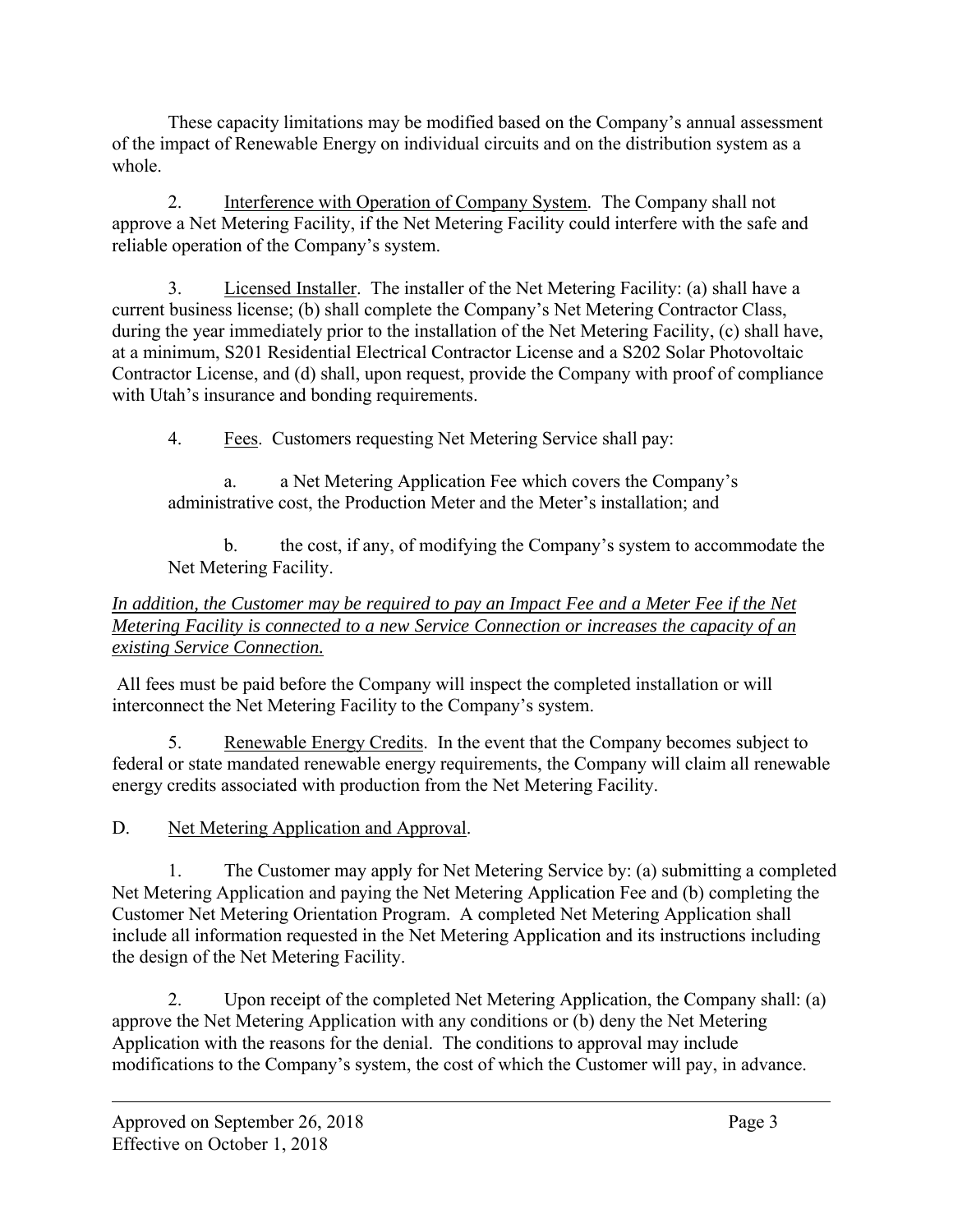E. Production Meter, Service Meter, and Meter Bases.

1. Service Meter. A Net Metering Service shall have a Service Meter installed and owned by the Company. The Customer shall provide a Meter Base for the Service Meter and shall pay the cost of the Service Meter. A properly operating Service Meter for existing connections will not need to be replaced.

2. Production Meter. In addition to the Service Meter, a Net Metering Service shall have a Production Meter installed and owned by the Company. The Customer shall provide the Meter Base for the Production Meter, which shall be located not less than five feet from the Service Meter.

3. The Company shall own and maintain the Service and Production Meters and the Customer shall own and maintain the Meter Bases. The Meter Bases shall be designed and installed in conformity with the Company's Specifications. Additional information on the location of Meters and Meter Bases is found in the Net Metering Application instructions and the sample diagrams.

F. Installation and Operation of the Net Metering Facility.

1. At the Customer's expense, the Customer shall install, operate, maintain, repair and replace the Net Metering Facility at the Service Address in a manner that conforms to the Net Metering Standards. The Company shall not interconnect the Net Metering Facility, if it does not comply with these standards.

2. Prior to interconnection, the Customer shall:

a. have the Net Metering Facility inspected and approved by city and/or county inspectors and shall obtain any necessary city and/or county permits and pay all applicable fees; and

b. provide the Company with written verification of city and/or county approval of the completed Net Metering Facility and of satisfactory completion of any testing required under the Net Metering Standards.

3. Upon completion of these conditions and payment of all fees, the Company shall inspect the Net Metering Facility, install the Production Meter and place safety labels, as needed, on the Net Metering Facility's components. The Customer may then complete connection of the Net Metering Facility to the Company's system by closing the disconnect switch.

4. The Customer shall not make any modifications to the Net Metering Facility, without the prior written consent of the Company.

G. Company's Inspection and Disconnection of the Net Metering Facility.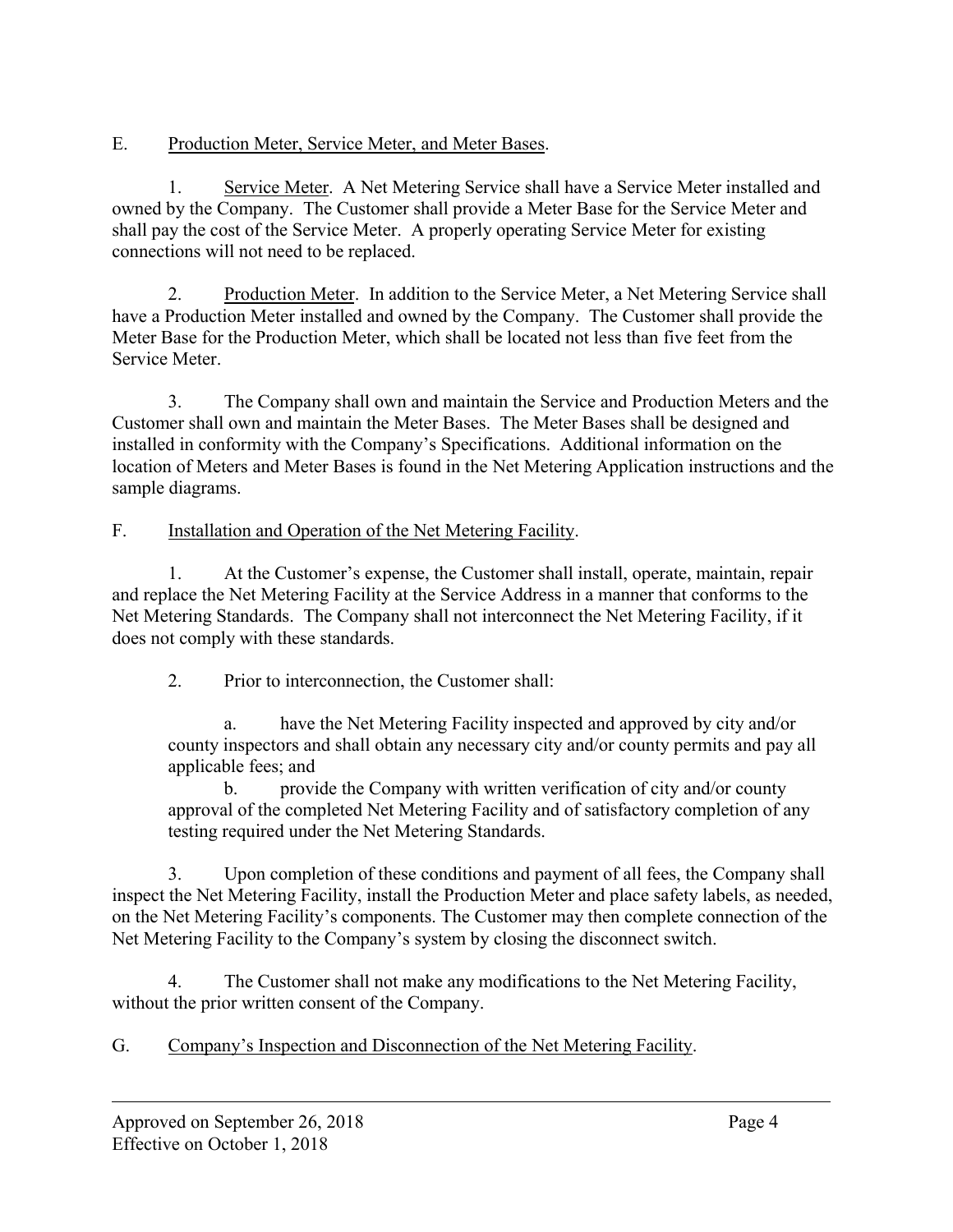1. The Customer shall design the Net Metering Facility so that the disconnection switch is accessible to the Company at all times, without assistance from the Customer or other non-Company personnel.

2. The Company may inspect the Net Metering Facility, at reasonable hours and with reasonable prior notice to the Customer. If the inspection reveals that the Net Metering Facility is not in compliance with the Net Metering Standards, the Company may disconnect the Net Metering Facility and recover a Service Fee.

3. The Company may disconnect the Net Metering Facility, if the Net Metering Facility interferes or threatens to interfere with the safe and efficient operation of the Company's system or does not comply with the Net Metering Standards.

4. The Company shall re-connect the Net Metering Facility if the Customer corrects the deficiencies and pays the Company a Service Fee.

H. Interruption or Reduction of Deliveries. The Company may interrupt or reduce deliveries of Excess Energy: (1) when necessary to construct, install, maintain, repair, replace, remove, investigate, or inspect any of the Company's equipment or part of its system; or (2) if the Company determines in its sole judgment that curtailment, interruption, or reduction is necessary to respond to an Emergency or to comply with prudent utility practice. The Company shall not be liable to the Customer for any loss caused by such interruption or reduction of deliveries.

I. Credit for Excess Energy. The Company shall deduct from the Customer's energy usage in kWh the Excess Energy produced by the Net Metering Facility and delivered to the Company's system. The Customer shall not be entitled to any other credit or adjustment and shall pay all other charges associated with the Service provided to the Customer.

In April of each year, the Company shall pay the Customer for any unused Excess Energy from the period since the last reconciliation computed at the Rate per kWh that the Company charges the Customer for retail Service at the Service Address. The Rate does not include energy or sales tax.

Except as provided in Rule 12 D, readings from the Company's Service Meter and Production Meter shall determine Customer usage and production for the purposes of these Rules. *Customers are advised that the meters on inverters are not utility grade and shall not* supersede the readings from the Company's Meters.

J. Liability. The Customer shall be responsible for any damage caused by the Net Metering Facility to the Company's distribution system and/or other Customers or the public. The Customer shall be solely responsible for protecting the Customer's Net Metering Facility and all associated equipment, as well as persons and property near the Net Metering Facility, from conditions that may arise on the Company's system, whether or not caused by the Company, such as outages, short circuits, voltage or frequency variations, or other disturbances.